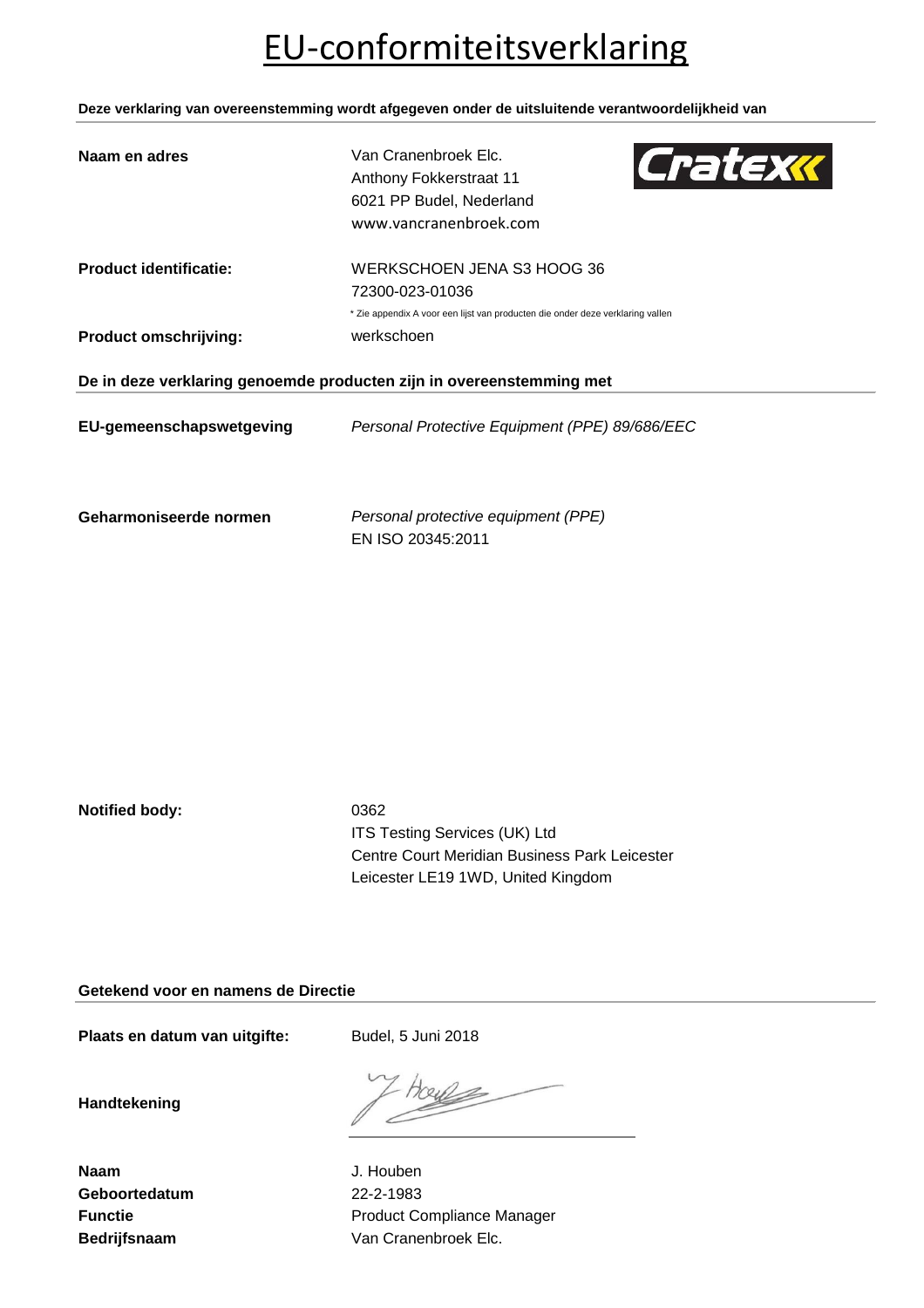#### **APPENDIX A - lijst met producten**

De volgende producten vallen onder de EU-conformiteitsverklaring

| 72300-023-01036 | WERKSCHOEN JENA S3 HOOG 36 |
|-----------------|----------------------------|
| 72300-023-01037 | WERKSCHOEN JENA S3 HOOG 37 |
| 72300-023-01038 | WERKSCHOEN JENA S3 HOOG 38 |
| 72300-023-01039 | WERKSCHOEN JENA S3 HOOG 39 |
| 72300-023-01040 | WERKSCHOEN JENA S3 HOOG 40 |
| 72300-023-01041 | WERKSCHOEN JENA S3 HOOG 41 |
| 72300-023-01042 | WERKSCHOEN JENA S3 HOOG 42 |
| 72300-023-01043 | WERKSCHOEN JENA S3 HOOG 43 |
| 72300-023-01044 | WERKSCHOEN JENA S3 HOOG 44 |
| 72300-023-01045 | WERKSCHOEN JENA S3 HOOG 45 |
| 72300-023-01046 | WERKSCHOEN JENA S3 HOOG 46 |
| 72300-023-01047 | WERKSCHOEN JENA S3 HOOG 47 |
|                 |                            |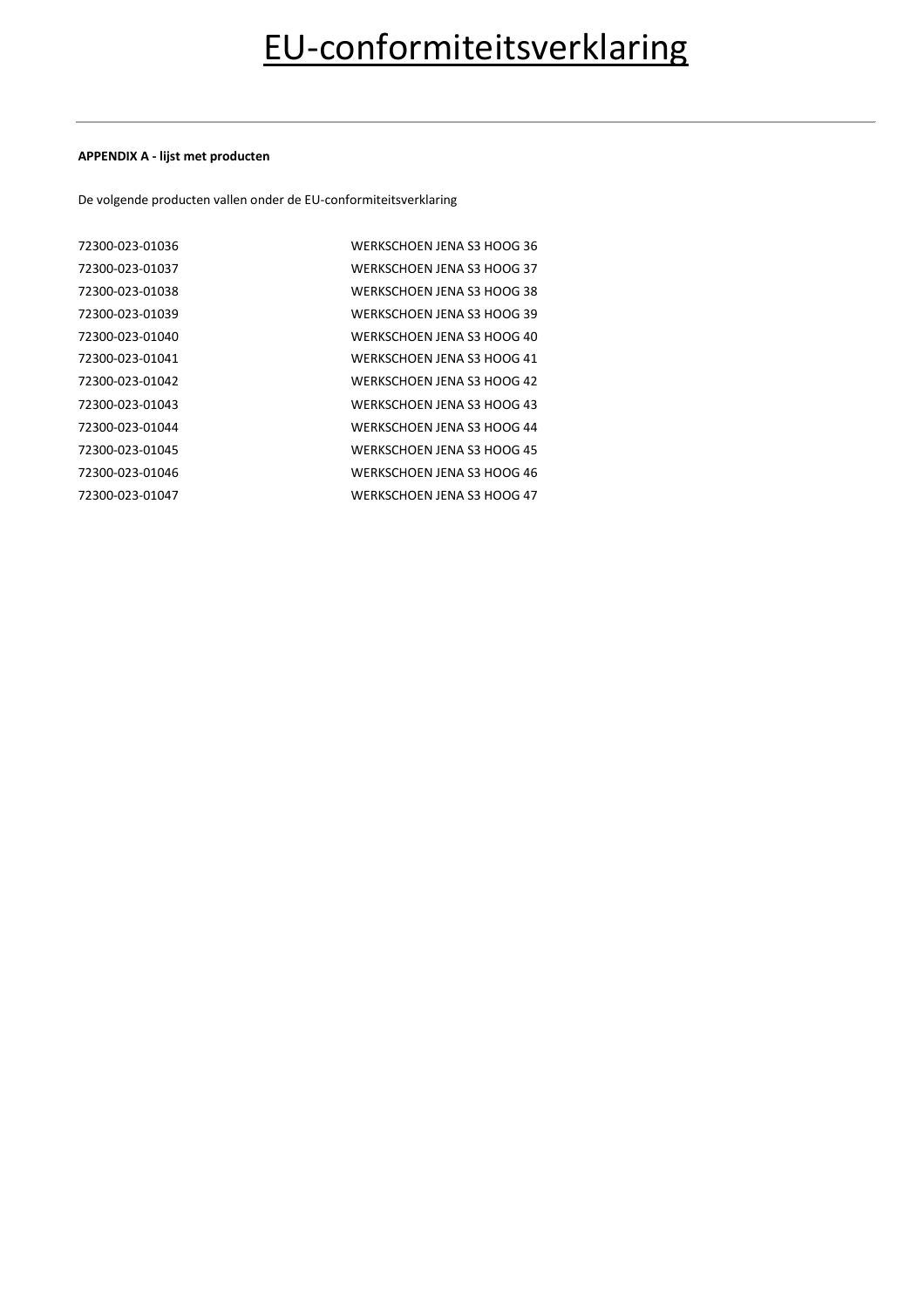# EU Declaration of conformity

**This declaration of conformity is issued under the Sole responsiblity of**

| Name and address of manufacturer: Van Cranenbroek Elc.            | Cratexx<br>Anthony Fokkerstraat 11<br>6021 PP Budel, Netherlands<br>www.vancranenbroek.com |  |
|-------------------------------------------------------------------|--------------------------------------------------------------------------------------------|--|
| <b>Product identification:</b>                                    | WERKSCHOEN JENA S3 HOOG 36<br>72300-023-01036                                              |  |
|                                                                   | * See appendix A for a list of all products covered by this declaration                    |  |
| <b>Product description:</b>                                       | work shoe                                                                                  |  |
| The products mentioned in this declaration are in conformity with |                                                                                            |  |
| <b>EU Community Legislation</b>                                   | Personal Protective Equipment (PPE) 89/686/EEC                                             |  |
| <b>Harmonised standards</b>                                       | Personal protective equipment (PPE)                                                        |  |

EN ISO 20345:2011

**Notified body:** 0362

ITS Testing Services (UK) Ltd Centre Court Meridian Business Park Leicester Leicester LE19 1WD, United Kingdom

**Signed for and on behalf of the Board of Directors**

Place and date of issue: Budel, June 5, 2018

**Signature:**

**Name:** J. Houben **Date of birth:** 22-2-1983

Function: **Function:** Product Compliance Manager **Company name:** Van Cranenbroek Elc.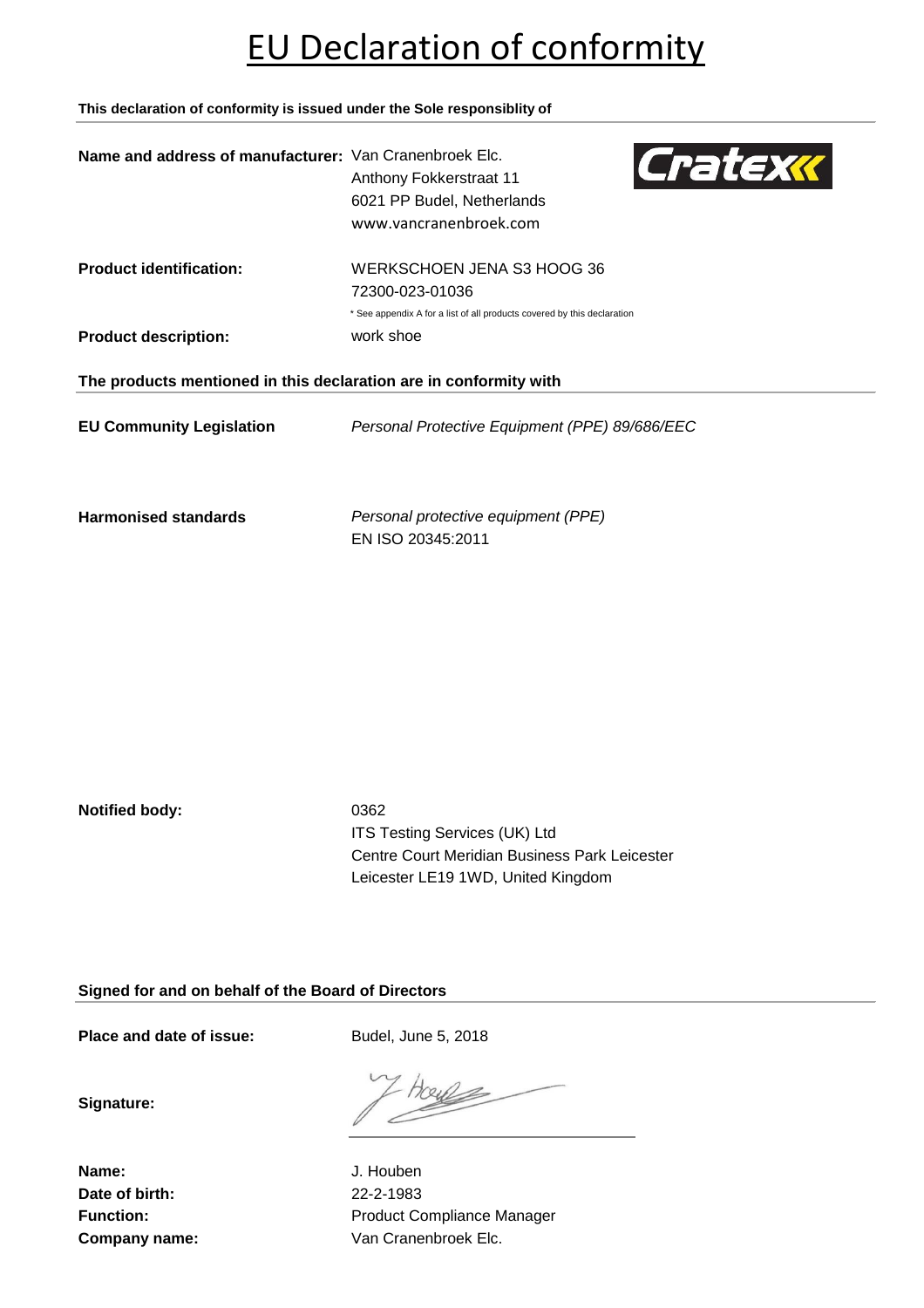#### **APPENDIX A – list of products**

The following products are covered by EU declaration of conformity

| 72300-023-01036 | WERKSCHOEN JENA S3 HOOG 36 |
|-----------------|----------------------------|
| 72300-023-01037 | WERKSCHOEN JENA S3 HOOG 37 |
| 72300-023-01038 | WERKSCHOEN JENA S3 HOOG 38 |
| 72300-023-01039 | WERKSCHOEN JENA S3 HOOG 39 |
| 72300-023-01040 | WERKSCHOEN JENA S3 HOOG 40 |
| 72300-023-01041 | WERKSCHOEN JENA S3 HOOG 41 |
| 72300-023-01042 | WERKSCHOEN JENA S3 HOOG 42 |
| 72300-023-01043 | WERKSCHOEN JENA S3 HOOG 43 |
| 72300-023-01044 | WERKSCHOEN JENA S3 HOOG 44 |
| 72300-023-01045 | WERKSCHOEN JENA S3 HOOG 45 |
| 72300-023-01046 | WERKSCHOEN JENA S3 HOOG 46 |
| 72300-023-01047 | WERKSCHOEN JENA S3 HOOG 47 |
|                 |                            |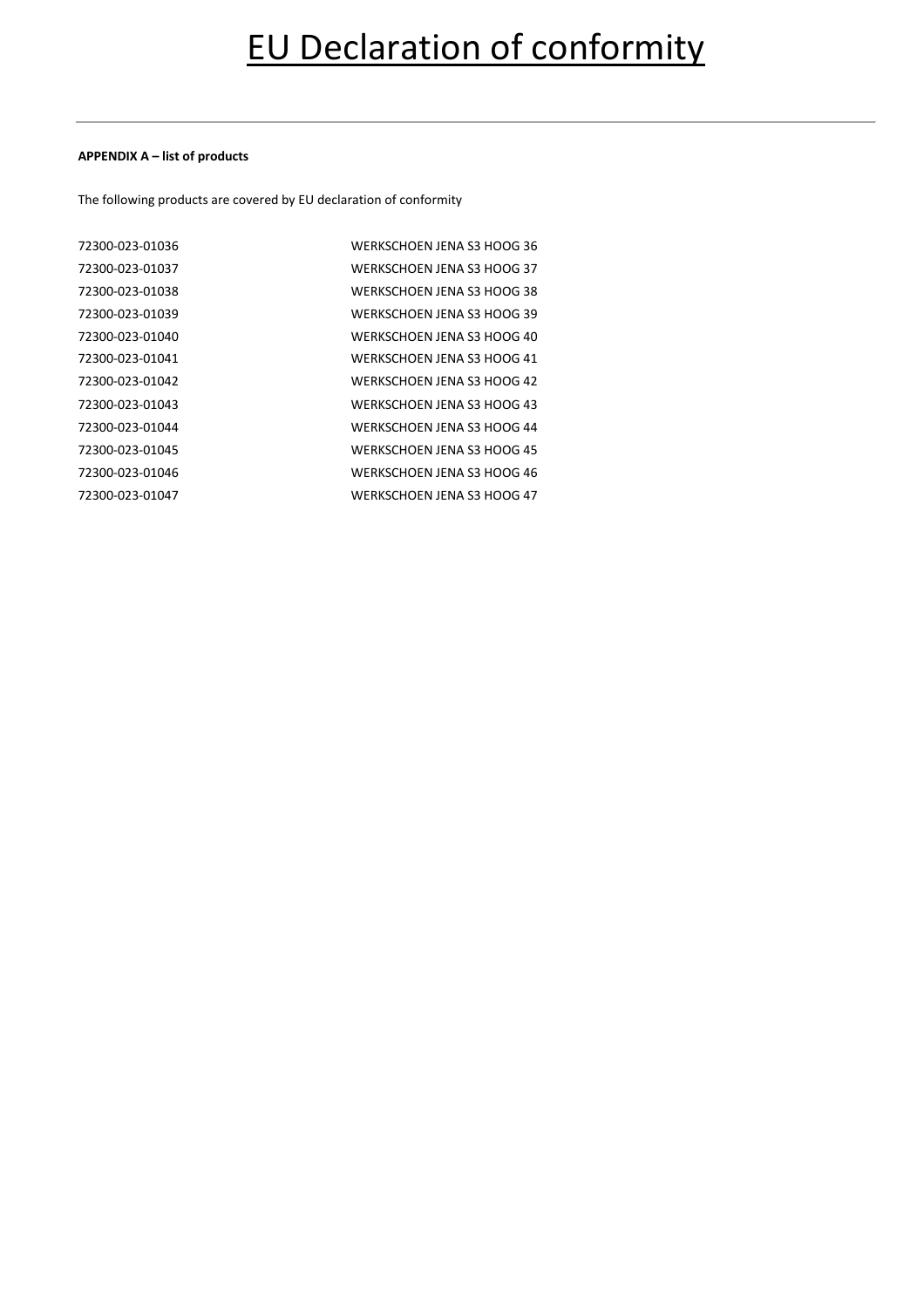# EU Déclaration de Conformité

**Cette déclaration de conformité est délivrée sous la seule responsabilité de**

| Van Cranenbroek Elc.<br>Cratexx<br>Anthony Fokkerstraat 11<br>6021 PP Budel, Pays-Bas<br>www.vancranenbroek.com |  |  |
|-----------------------------------------------------------------------------------------------------------------|--|--|
| WERKSCHOEN JENA S3 HOOG 36<br>72300-023-01036                                                                   |  |  |
| * Voir l'annexe A pour une liste de tous les produits couverts par cette déclaration<br>Chaussure de travail    |  |  |
| Les produits mentionnés dans cette déclaration sont conformes à                                                 |  |  |
| Personal Protective Equipment (PPE) 89/686/EEC                                                                  |  |  |
|                                                                                                                 |  |  |

**Normes harmonisées:** *Personal protective equipment (PPE)* EN ISO 20345:2011

**Notified body:** 0362

ITS Testing Services (UK) Ltd Centre Court Meridian Business Park Leicester Leicester LE19 1WD, United Kingdom

**Signé pour et au nom du conseil d'administration**

Lieu et date de délivrance: Budel, le 5 juin 2018

TOUL

**Signature:**

**Nom:** J. Houben **Date de naissance:** 22-2-1983

Fonction: **Fonction:** Product Compliance Manager **nom de l'entreprise** Van Cranenbroek Elc.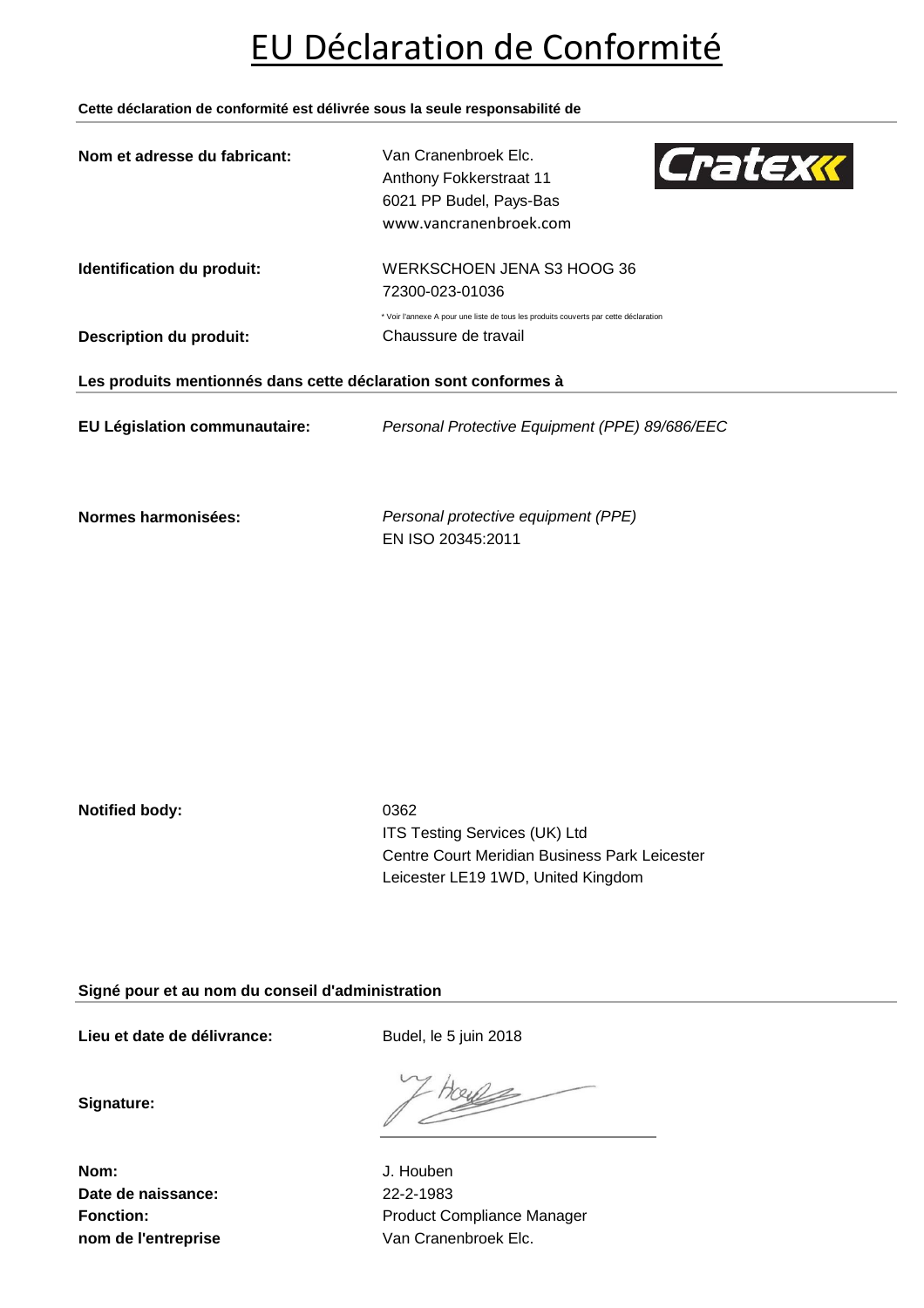### **ANNEXE A - liste des produits**

Les produits suivants sont couverts par la déclaration de conformité UE

| 72300-023-01036 | WERKSCHOEN JENA S3 HOOG 36 |
|-----------------|----------------------------|
| 72300-023-01037 | WERKSCHOEN JENA S3 HOOG 37 |
| 72300-023-01038 | WERKSCHOEN JENA S3 HOOG 38 |
| 72300-023-01039 | WERKSCHOEN JENA S3 HOOG 39 |
| 72300-023-01040 | WERKSCHOEN JENA S3 HOOG 40 |
| 72300-023-01041 | WERKSCHOEN JENA S3 HOOG 41 |
| 72300-023-01042 | WERKSCHOEN JENA S3 HOOG 42 |
| 72300-023-01043 | WERKSCHOEN JENA S3 HOOG 43 |
| 72300-023-01044 | WERKSCHOEN JENA S3 HOOG 44 |
| 72300-023-01045 | WERKSCHOEN JENA S3 HOOG 45 |
| 72300-023-01046 | WERKSCHOEN JENA S3 HOOG 46 |
| 72300-023-01047 | WERKSCHOEN JENA S3 HOOG 47 |
|                 |                            |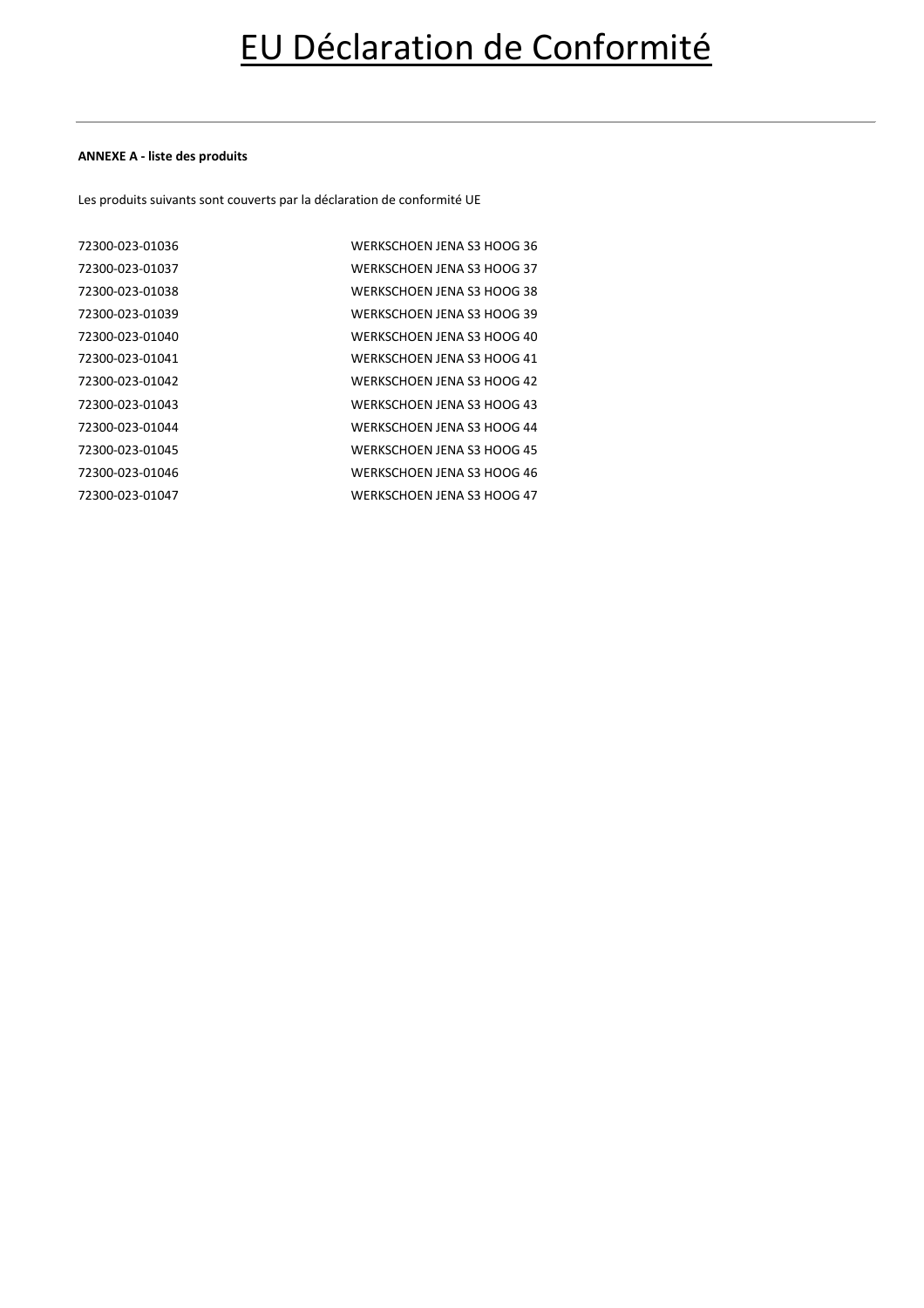# EG Übereinstimmungs Erklärung

### **Diese Konformitätserklärung wird unter der alleinigen Verantwortung von:**

| Name und Adresse des Herstellers:                       | Van Cranenbroek Elc.<br>Cratexx<br>Anthony Fokkerstraat 11<br>6021 PP Budel, Niederlande<br>www.vancranenbroek.com |  |
|---------------------------------------------------------|--------------------------------------------------------------------------------------------------------------------|--|
| <b>Produktidentifikation:</b>                           | WERKSCHOEN JENA S3 HOOG 36                                                                                         |  |
|                                                         | 72300-023-01036                                                                                                    |  |
|                                                         | * Siehe Anhang A für eine Liste aller Produkte, die unter diese Erklärung fallen                                   |  |
| Produktbeschreibung:                                    | Arbeitsschuh                                                                                                       |  |
| Die in dieser Erklärung genannten Produkte entsprechen: |                                                                                                                    |  |
| <b>EU-Gemeinschaftsrecht:</b>                           | Personal Protective Equipment (PPE) 89/686/EEC                                                                     |  |
| <b>Harmonisierte Normen:</b>                            | Personal protective equipment (PPE)                                                                                |  |

EN ISO 20345:2011

**Notified body:** 0362

ITS Testing Services (UK) Ltd Centre Court Meridian Business Park Leicester Leicester LE19 1WD, United Kingdom

**Unterzeichnet für und im Auftrag des Verwaltungsrats**

Ort und Datum der Ausstellung: Budel, 5. Juni 2018

**Unterschrift:**

Tous

**Name:** J. Houben **Geburtsdatum:** 22-2-1983 **Name des Unternehmens** Van Cranenbroek Elc.

Funktion: **Funktion:** Product Compliance Manager